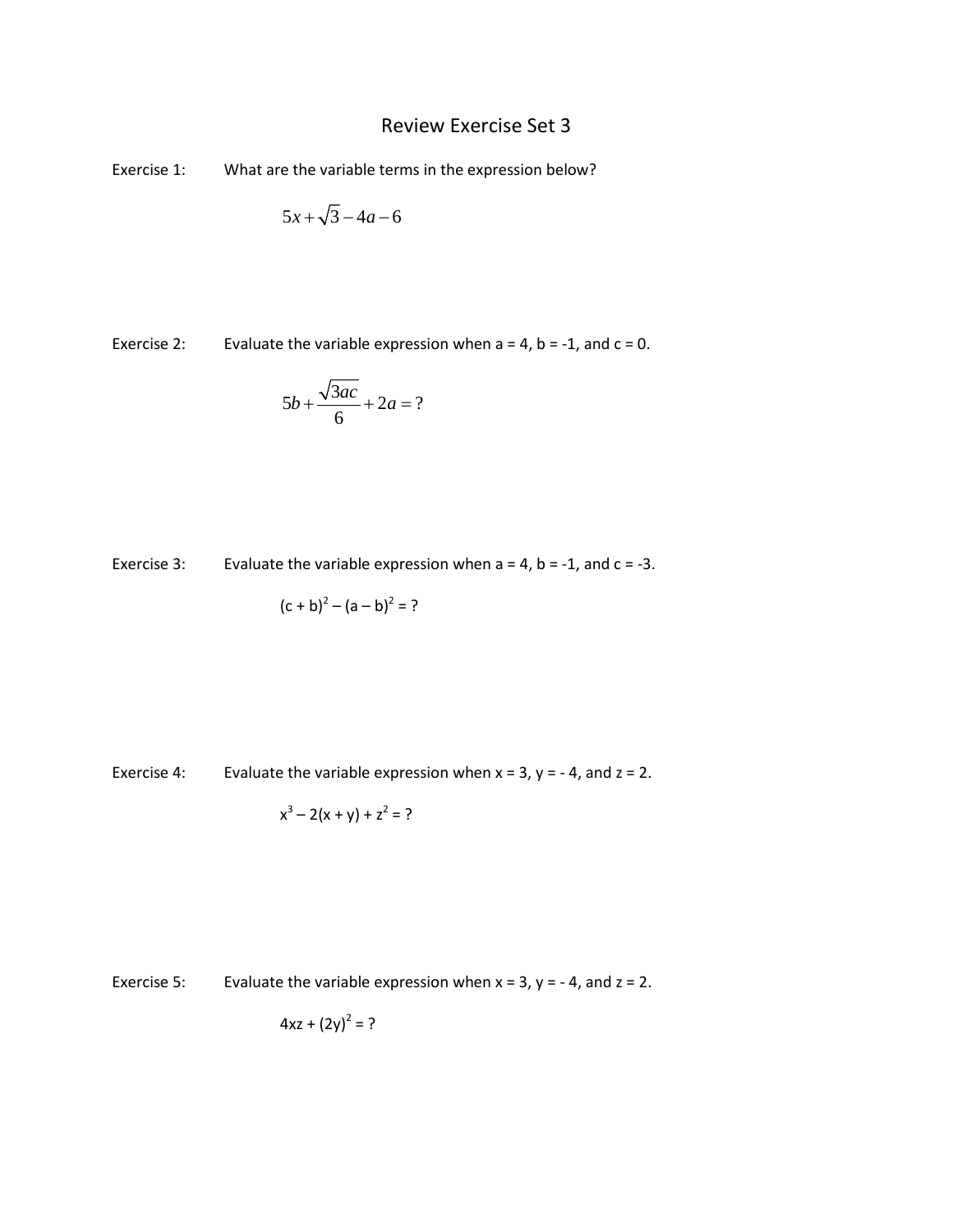## Review Exercise Set 3 Answer Key

Exercise 1: What are the variable terms in the expression below?

$$
5x + \sqrt{3} - 4a - 6
$$

## **The variable terms are 5x and -4a**

Exercise 2: Evaluate the variable expression when  $a = 4$ ,  $b = -1$ , and  $c = 0$ .

$$
5b + \frac{\sqrt{3ac}}{6} + 2a
$$
  
= 5(-1) +  $\frac{\sqrt{3(4)(0)}}{6}$  + 2(4)  
= -5 +  $\frac{\sqrt{0}}{6}$  + 8  
= 3 +  $\frac{0}{6}$   
= 3 + 0  
= 3

Exercise 3: Evaluate the variable expression when  $a = 4$ ,  $b = -1$ , and  $c = -3$ .

$$
(c + b)2 - (a - b)2
$$
  
= 
$$
[(-3) + (-1)]2 - [(4) - (-1)]2
$$
  
= 
$$
(-3 - 1)2 - (4 + 1)2
$$
  
= 
$$
(-4)2 - (5)2
$$
  
= 16 - 25  
= -9

Exercise 4: Evaluate the variable expression when  $x = 3$ ,  $y = -4$ , and  $z = 2$ .

$$
x3-2(x + y) + z2
$$
  
= (3)<sup>3</sup>-2[(3) + (-4)] + (2)<sup>2</sup>  
= (3)<sup>3</sup>-2(3 - 4) + (2)<sup>2</sup>  
= (3)<sup>3</sup>-2(-1) + (2)<sup>2</sup>  
= (3)<sup>3</sup> + 2 + (2)<sup>2</sup>  
= 27 + 2 + 4  
= 33